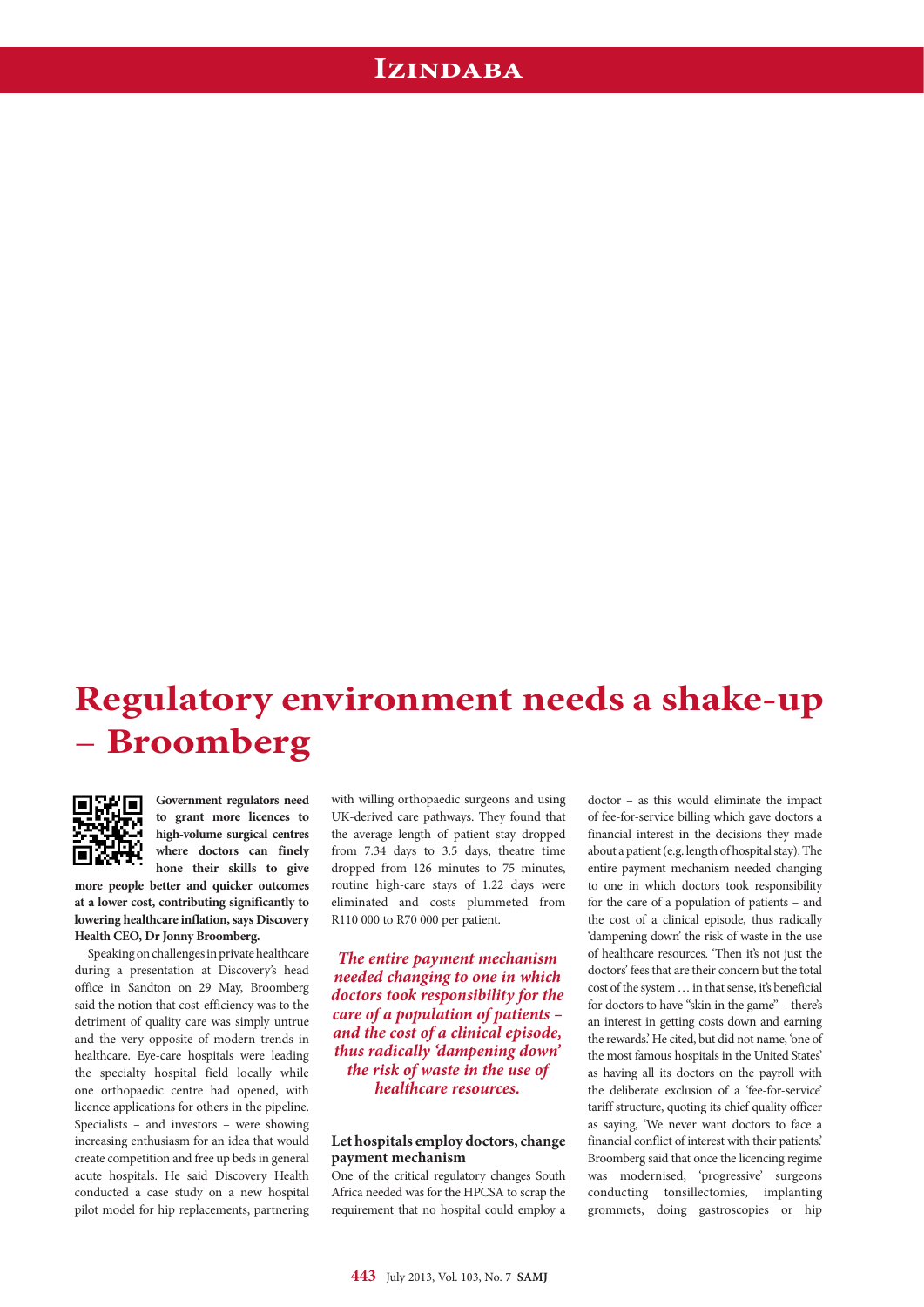### **Izindaba**

replacements would organise their practices around technology and partner with eager investors, to create specialised high-volume surgical centres. All it needed was one facility to become both successful and competitive and other specialists would probably jump on



*Dr Jonny Broomberg, CEO of Discovery Health (photo by Chris Bateman).*

the bandwagon. He saw this vision becoming a reality, 'within 3 to 5 years'. Another major issue in South African healthcare was the lack of teamwork. This stressed out specialists who ended up doing the work of generalists while generalists found themselves doing straightforward tasks (including simple diagnostic work) that could quite easily be done by a mid-level worker or senior nurse. He suggested medical officers in hospitals do more workups, including overnight, to spread the load more efficiently. 'Also, how often do you get 5 or 6 specialists walking past the same patient bed over 2 days and not even talking to each other? We're trying to drive this change,' he added. Borrowing from 'Obama-care' in the United States, Discovery Health was experimenting with 'the patientcentred medical home,' a simple, elegant and exciting concept where GP practice returned to its rightful place as the 'medical home for families – and where you go back to after the specialist – where records are kept and you get total treatment for life.'

**Work together** – **or we all pay the price** Broomberg said the HPCSA regulations barring different health professions from working and billing together were archaic. 'I've never understood the rationale. It seems to be some form of trade protection.



*United States study of wastage in private healthcare (courtesy of Discovery Health).*

What logic is there in saying a GP practice can't have nurses, a social worker, physios and specialists working together? It stands in the way of efficiency. Our current hospital care is 'one size fits all', whether it's Sandton or Hermanus; you can get the full range of treatment'. He said South African healthcare in the 21st century probably looked like manufacturing did in the early 20th century; 'it needs to catch up with what happens in the rest of the global economy in terms of service delivery'.

*Broomberg said the HPCSA regulations barring different health professions from working and billing together were archaic. 'I've never understood the rationale. It seems to be some form of trade protection? What logic is there in saying a GP practice can't have nurses, a social worker, physios and specialists working together?'*

What was required was highly specialised production facilities, the most sophisticated equipment and highly trained individuals at each point in the process. Broomberg said there were 'significant opportunities' for increasing doctor payment by reducing waste and improving quality. Data showed that in cases costing on average R25 000, some 20% was paid to the gynaecologist and the remainder to the hospital (mostly), radiology, pathology, anaesthesiology and physiotherapy. 'What if you were able to work with the specialists who after all are making all the other decisions?' Reducing wastage in the other 80% was a way to pay specialists more; 'if you have a 10% reduction in spend on the non-doctor side, you could increase doctors' pay by 50% and the medical scheme and patient will still be in the same position (i.e. unaffected). We could pay the surgeons or other specialists more and the scheme still saves money,' he said by way of illustration. Most doctors were not aware of the cost of all the required investigations, or of the clinical pathway needed to reduce hospital stays. He gave the example of a Discovery peerreview partnership with paediatricians in which detailed profiling 'comparing apples with apples' led to a saving for Discovery of R250 million over 4 years and additional payments of approximately R43 million to participating paediatricians over the same period. Detailed profiles showed that of 350 paediatricians, 80 were 'outliers' in terms of their hospital admission rates. The